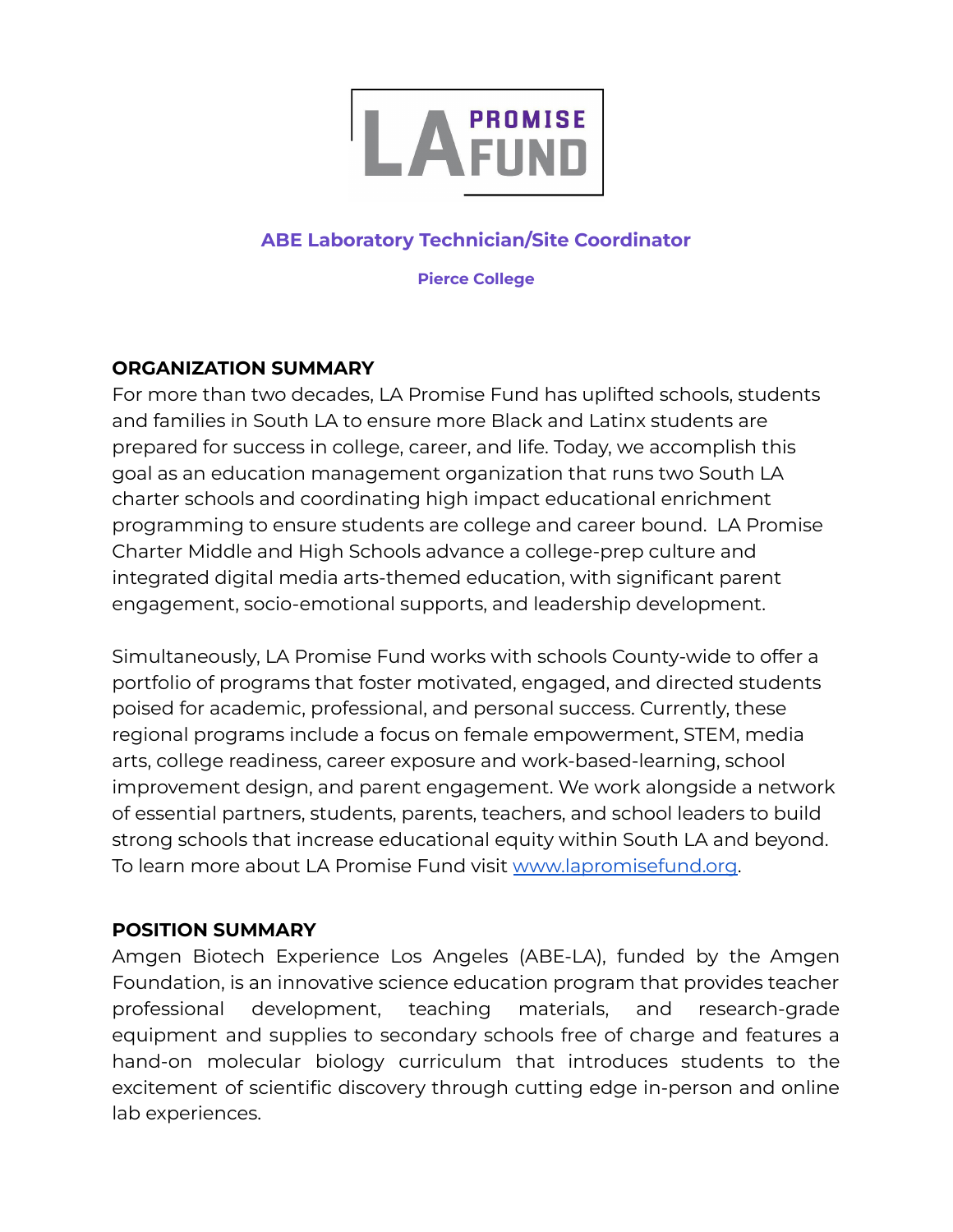To learn more about Amgen Biotech Experience visit: [www.amgenbiotechexperience.net/losangeles/](http://www.amgenbiotechexperience.net/losangeles/)

The Laboratory Technician/Site Coordinator is the primary staff person at an ABE distribution center, having responsibility for daily workings of the program, and is the primary contact for teachers. This is a full-time, exempt position.

## **RESPONSIBILITIES AND DUTIES**

The ABE Laboratory Technician/Site Coordinator will:

- Serve as an ABE-LA representative and primary liaison with teachers and ABE program partners on behalf of the distribution center
- Work directly with the ABE-LA team, under the supervision of the ABE-LA Site Director, to ensure the quality and outcomes of the work are accomplished in a timely and professional manner
- Coordinate kit schedules; lab materials preparation and distribution; and equipment maintenance for the distribution center
- Provide technical assistance and professional development for participating teachers
- Train and supervise the assistant lab technicians and student interns
- Ensure paperwork and invoices related to services provided by the distribution center are submitted accurately and in a timely manner
- Provide support and assist with the planning and implementation of the ABE-LA teacher training workshops and other ABE-LA teacher events as needed
- Use current and emerging technologies and alternative delivery methods to enhance student learning and teacher professional development
- Present at training workshops and facilitate in-person and virtual ABE-LA teacher events as needed
- Develop online modules using LabXchange platform for students and teachers
- Provide program expertise and advice to ABE-LA site staff
- Prepare and submit reports in a timely manner
- Other duties as assigned

# **CANDIDATE REQUIREMENTS**

## **Education and Experience**

● Bachelor's degree in Biotechnology, Biology, Biochemistry, Microbiology or a related science field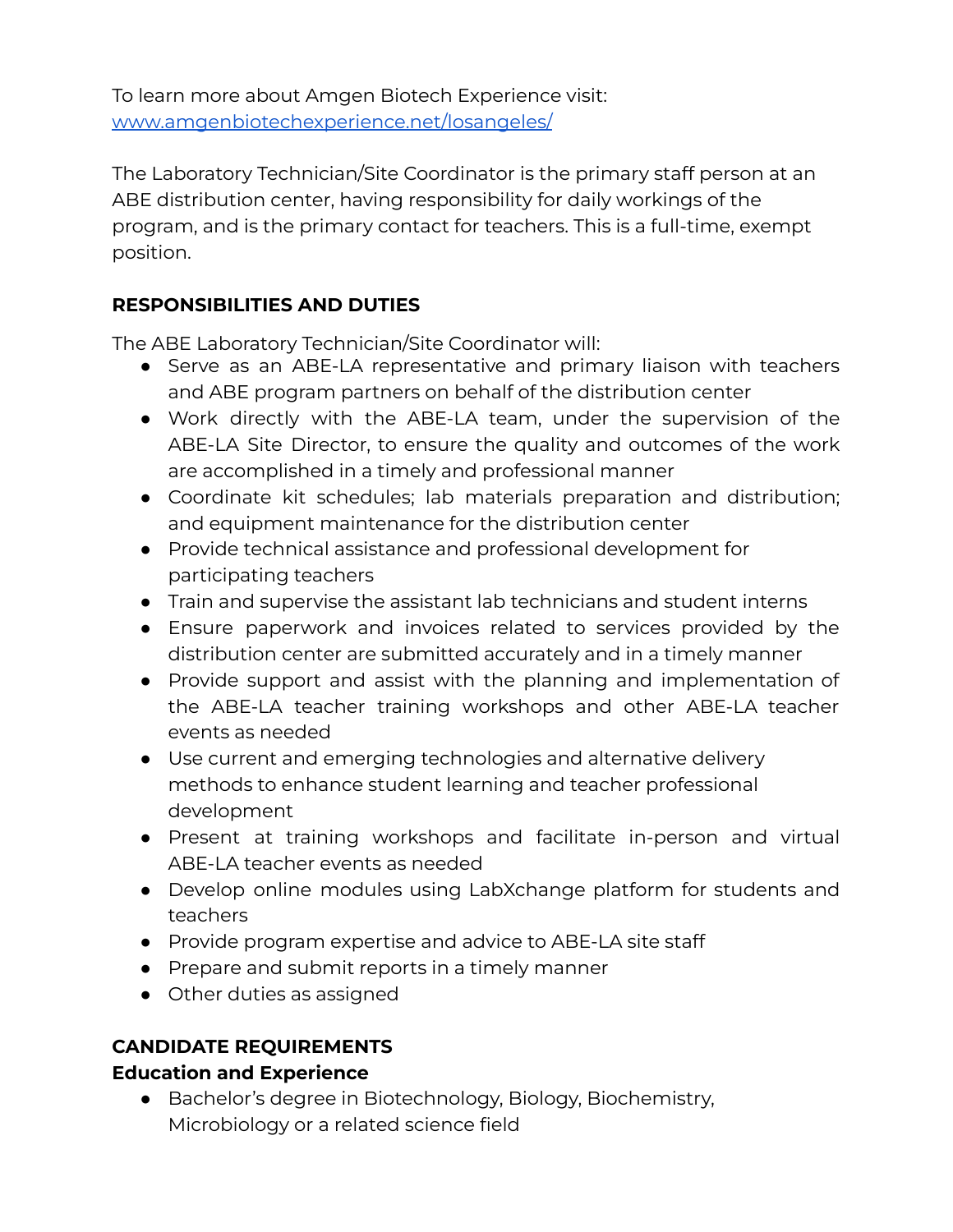- 1 year of experience working in a biology laboratory setting
- Prior teaching experience as a high school teacher or college professor **preferred**
- Applicants with graduate teaching assistantship experience are encouraged to apply
- Demonstrated proficiency using computer applications, online resources, and other technologies for the classroom preferred

### **Knowledge, Skills, and Abilities**

- Strong management, interpersonal and communication skills and the ability to work effectively with a wide range of stakeholders in a diverse community
- Ability to communicate effectively with the school community, including administrators, teachers, and students
- Ability to engage in self-evaluation with regard to performance and professional growth
- Comfortable receiving input from many sources and able to analyze and formulate disparate information into a sound, well-organized plan
- Innovative thinker who can contribute to continuous improvement of protocols, policies and operating procedures
- Flexible and adaptable individual willing to learn new systems and approaches as technology and platforms change
- Self-starter with a knack for networking, creating new relationships and opportunities
- A strong collaborator, good listener and strategist; comfortable receiving input from many sources, and able to analyze and formulate disparate information into a sound, well-organized plan
- Demonstrated project management expertise
- Fluent computer skills including database, word processing, spreadsheets, presentation, and online communications (e.g., Microsoft Office, Google Suite, Zoom)
- Able to work with a flexible schedule, as needed the by program, including after-hours and weekends (occasionally)
- Bilingual in Spanish preferred
- Commitment to LA Promise Fund and Amgen Biotech Experience mission and values
- Must clear a LiveScan criminal background check
- Must clear a TB Risk Assessment
- Must complete Mandated Reporter training
- COVID-19 Vaccination